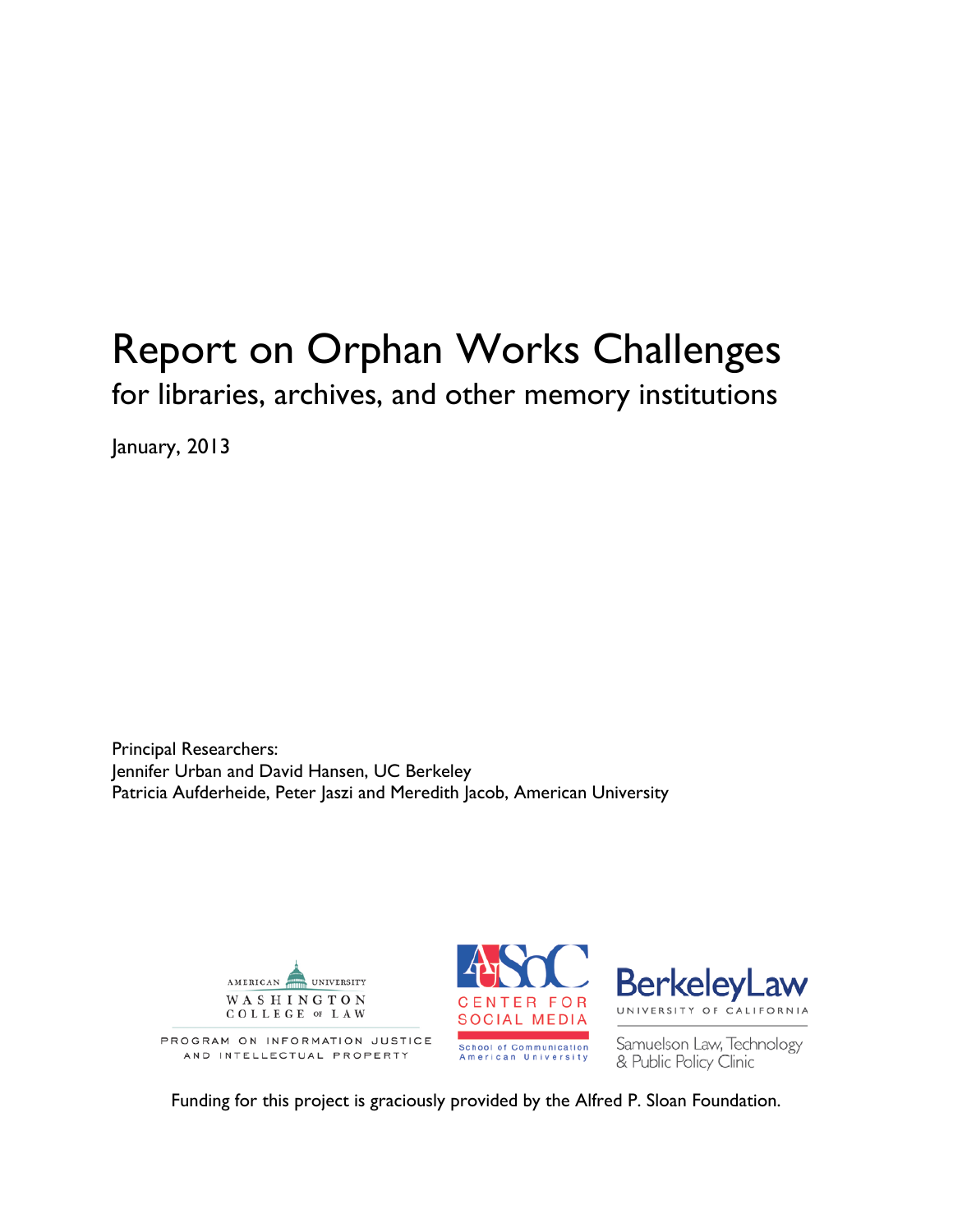## **Introduction**

Orphan works pose significant challenges to nonprofit libraries, archives, and other memory institutions. When these institutions seek to reuse orphan works—copyrighted works whose owners cannot be located—they face the perceived risk of costly infringement suits from copyright owners who might later emerge. But libraries, archives and other memory institutions hold many orphan works in their collections, and risk-averse institutions that do not make these works available may fail to fulfill part of their core missions of preserving cultural and intellectual artifacts and providing access to users in a format and context that is reasonably available to those users. The fear of liability for providing access to orphan works thus threatens memory institutions' ability to serve their primary purposes as repositories of human culture, history, and accrued knowledge.

Because of the obstacles that orphan works pose to memory institutions and others, policymakers and affected institutions in the United States and internationally have recently renewed efforts to craft solutions to the orphan works problem, including through policy reform<sup>[1](#page-1-0)</sup> and through existing legal mechanisms, such as fair use. This renewed interest in addressing the challenges posed by orphan works arises alongside additional efforts to address copyright challenges, including reform to the library protections in Section 108 of the United States Copyright Act and community-based best practices to help deal with complex copyright questions (especially those regarding fair use).

This Report synthesizes research on specific orphan works-related challenges faced by the community of libraries, archives, and other memory institutions, including historical societies, museums, and many others. The Report concludes with recommendations based on that research for meeting these challenges. In addition to drawing on existing orphan works research, we rely on information gathered via a two additional threads of research: a research workshop with librarians, archivists and other collectors on the topic of orphan works, and in-depth follow-up interviews with members of this community.

The findings of this Report include:

- Overwhelming evidence that concerns about liability severely limit the goals libraries, archives, and other memory institutions have for digitizing and providing digital access to collections that likely contain orphan works especially goals for the mass digitization of those collections;
- In the context of digitization and digital access, evidence that concerns about orphan works may obscure uses that libraries could make under fair use or under other copyright limitations without reference to the orphan status of a work;

<span id="page-1-0"></span><sup>&</sup>lt;sup>1</sup> For example, the United States Copyright Office has reinitiated a study of the orphan works problem and policy. *See* Orphan Works and Mass Digitization Notice of Inquiry, 77 Fed. Reg. 64,555 (Oct. 22, 2012). European efforts to address the issue have already resulted in a directive on orphan works. *See* Directive 2012/28/EC of the European Parliament and of the Council of 25 October 2012 on Certain Permitted Uses of Orphan Works, 2012 O.J. (L 299) 5, *available at*: [http://eur-lex.europa.eu/LexUriServ/LexUriServ.do?uri=OJ:L:2012:299:0005:0012:EN:PDF;](http://eur-lex.europa.eu/LexUriServ/LexUriServ.do?uri=OJ:L:2012:299:0005:0012:EN:PDF) s*ee also supra* notes 12-20 and accompanying text.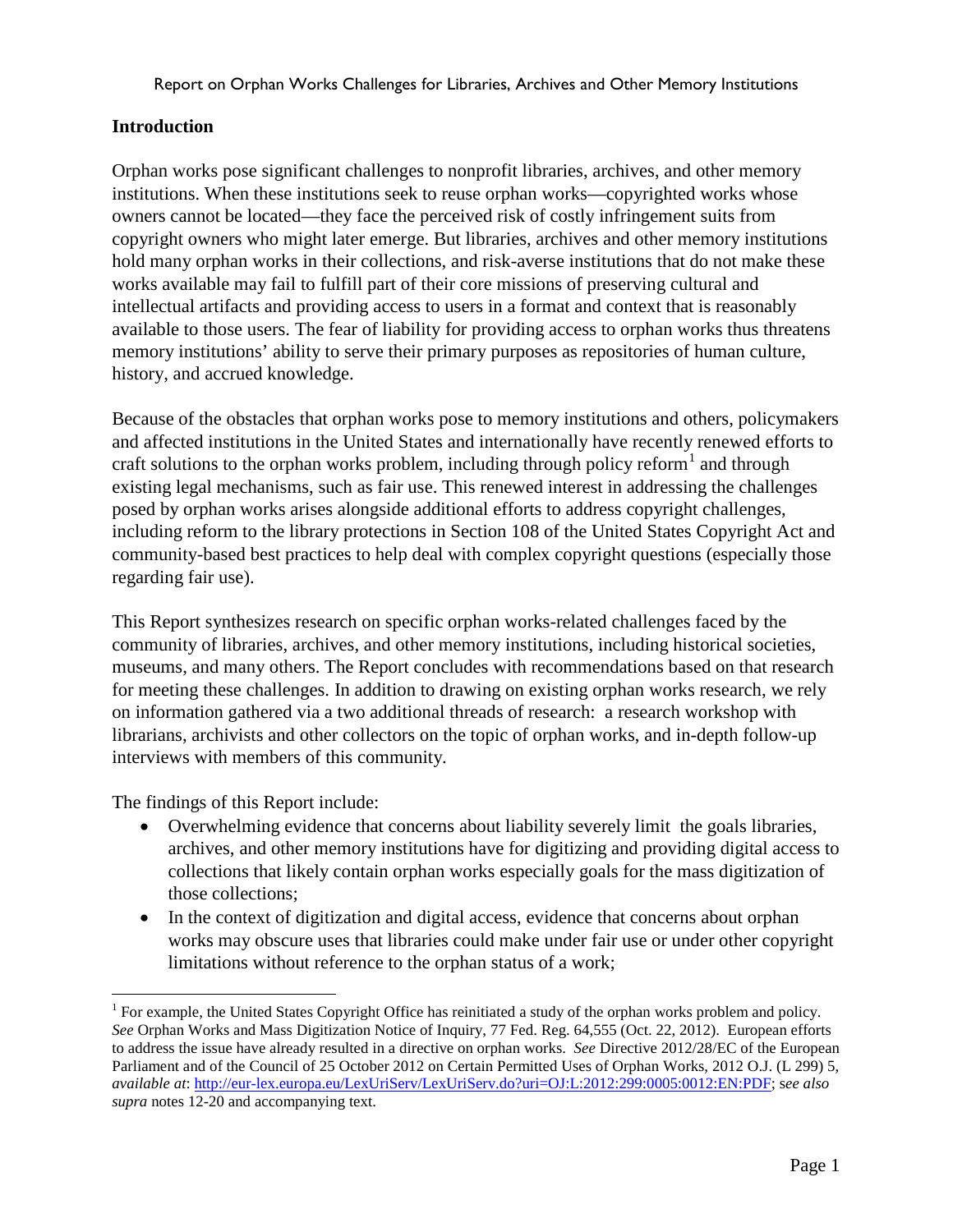- General uncertainty among librarians, archivists, and other collectors about how to engage in a diligent search for rightsholders, and when such a search is necessary;
- Uncertainty among the community about the true risks of using potentially orphaned works. Librarians and archivists express great concern about using orphan works; this concern is no doubt exacerbated by litigation against the HathiTrust consortium and the suspension of the University of Michigan's nascent orphan works digitization program. At the same time, of course, the vast majority of identified orphan works likely have no owner, making the risk inherent in using those works very low. Unsurprisingly then, this report finds that some institutions that have chosen to go forward with digitizing and making available collections of these works have encountered few complaints;
- Concerns within the community about non-copyright related issues, such as respecting the privacy of individuals named in copyrighted works, and balancing these and similar concerns with the importance of providing access to their collections.

To address these obstacles, this Report identifies some potential next steps for libraries, archives, and other memory institutions:

- Community development of best practices in orphan works use and diligent search activities to provide a clearer explanation of the current state of the law and community consensus around reasonable practices. A statement of best practices could support both institutional practice and decision-making, and help potential gatekeepers, such as general counsel or library or university administrators, consider appropriate approaches to orphan works.
- Encouraging better documentation and information-sharing among community members about their experiences using orphan works to help the community assess current practice, more accurately gauge risks, and share learning on successful and unsuccessful approaches to finding owners.
- Education and information-sharing about when the orphan works status of a work is paramount. This could help institutions distinguish situations where a straightforward application of fair use, Section 108 library and archive exceptions, or an evaluation of the public domain status of the work would apply.

## **Research Methods**

The research summarized in this Report comes from three main sources:

- A literature review of existing research into and documentation of the issues presented by orphan works. Sources include policy work, scholarly articles and white paper reports.
- An in-depth workshop on the topic of orphan works problem and appropriate steps forward in the area, specifically with respect to the development of best practices; and
- In-depth follow-up interviews with participants from that workshop and with others working with similar collections at other institutions.

In terms of existing research, libraries, industry, and public research groups have developed an increasingly rich body of work on the topic of orphan works. In 2005, the United States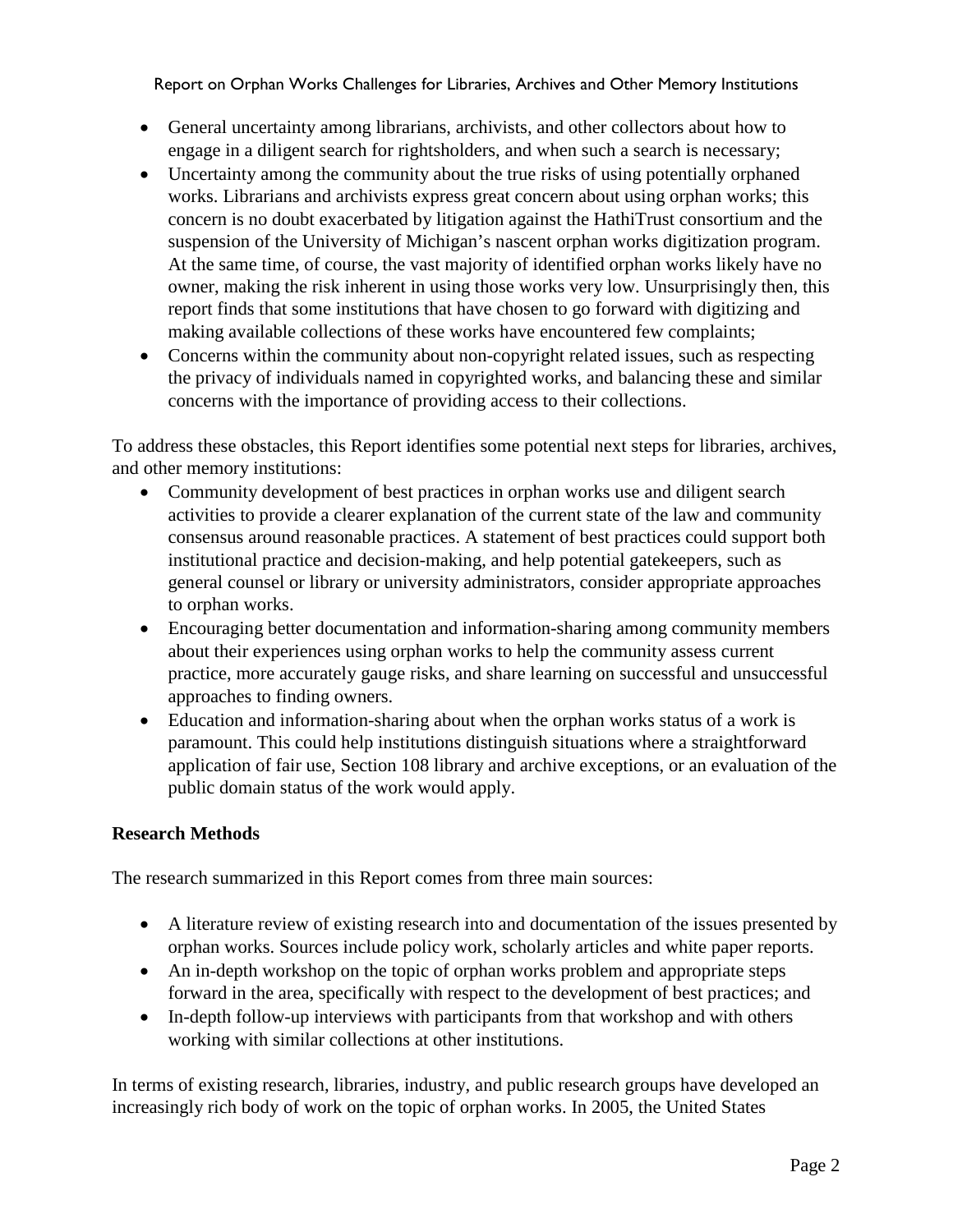Copyright Office issued a notice of inquiry regarding the problem. In response, over 850 written comments were submitted, many from the community of institutions about which this report is concerned.<sup>[2](#page-3-0)</sup> Since that time a number of interested institutions—including JISC in the UK, and a European digital library initiative—have published series of reports on the scope of the problem and the challenges that it poses to institutions with collections that are likely to contain many orphan works.<sup>[3](#page-3-1)</sup> Most recently, the Berkeley Digital Library Copyright Project has released several white papers summarizing much of this research. That research team has also generated new research on the orphan works by initiating the creation of several academic articles about orphan works, collected in the January 2012 issue of the *Berkeley Technology Law Journal*. [4](#page-3-2) In April 2012, the Project hosted a conference in Berkeley, California on the topic of orphan works and mass digitization that resulted in extensive discussion of who wants to make orphan works available (and why), who has discomfort with making orphan works available (and why) and how the challenges posed by orphan works might be met in light of all of these interests.<sup>[5](#page-3-3)</sup>

To supplement this more general background and obtain findings more focused on memory institutions' experiences with orphan works, we employed two discussion-based methodologies. First, we held an all-day workshop on the issue of orphan works with members of this community. The workshop included representatives from small and large collections, from institutions that support collections, such as, for example, the Society of American Archivists, the Association of Research Libraries, the Music Library Association, and the Dance Heritage Coalition, and from a range of geographic locations, including the East and West Coasts, the Midwest, and the Southeast. Second, we conducted individual follow-up interviews with community members, including some workshop participants and a variety of others. Interview questions focused on the perceived scope and nature of the orphan works problem, the likely number of orphan works in these institutions' collections, and the ways that institutions have tried to engage with these works in their collections in order to make them more available to users.

#### **Literature Review: the "Orphan Works" Problem**

The term "orphan works" commonly is employed to refer to items which are presumptively protected by copyright but cannot be confidently traced to particular copyright owners. Challenges presented by works whose owners cannot be located—the "orphan works problem"—have grown in recent years. In the United States, changes in the copyright law

<span id="page-3-0"></span> $2^2$  For the complete set of documents relating to the Copyright Office study (and subsequent legislative proposals), see *Orphan Works*, U.S. COPYRIGHT OFFICE,<http://www.copyright.gov/orphan/> (last updated Dec. 28, 2012).

<span id="page-3-1"></span><sup>3</sup> *Managing Orphan Works*, JISC,

[http://www.jisc.ac.uk/whatwedo/programmes/contentalliance/reports/ipr/orphanworks.aspx;](http://www.jisc.ac.uk/whatwedo/programmes/contentalliance/reports/ipr/orphanworks.aspx) *Digital Agenda for Europe*, DIGITAL LIBRARIES INITIATIVE, [http://ec.europa.eu/information\\_society/activities/digital\\_libraries/index\\_en.htm.](http://ec.europa.eu/information_society/activities/digital_libraries/index_en.htm)

<span id="page-3-2"></span><sup>4</sup> *Symposium: Orphan Works and Mass Digitization: Obstacles and Opportunities*, 27 BERKELEY TECH. L. J. (2013).

<span id="page-3-3"></span><sup>5</sup> *Orphan Works and Mass Digitization: Obstacles and Opportunities*, BERKELEY LAW, <http://www.law.berkeley.edu/orphanworks.htm> (last visited Jan. 5, 2012) (linking to all of the Project's orphan works related materials).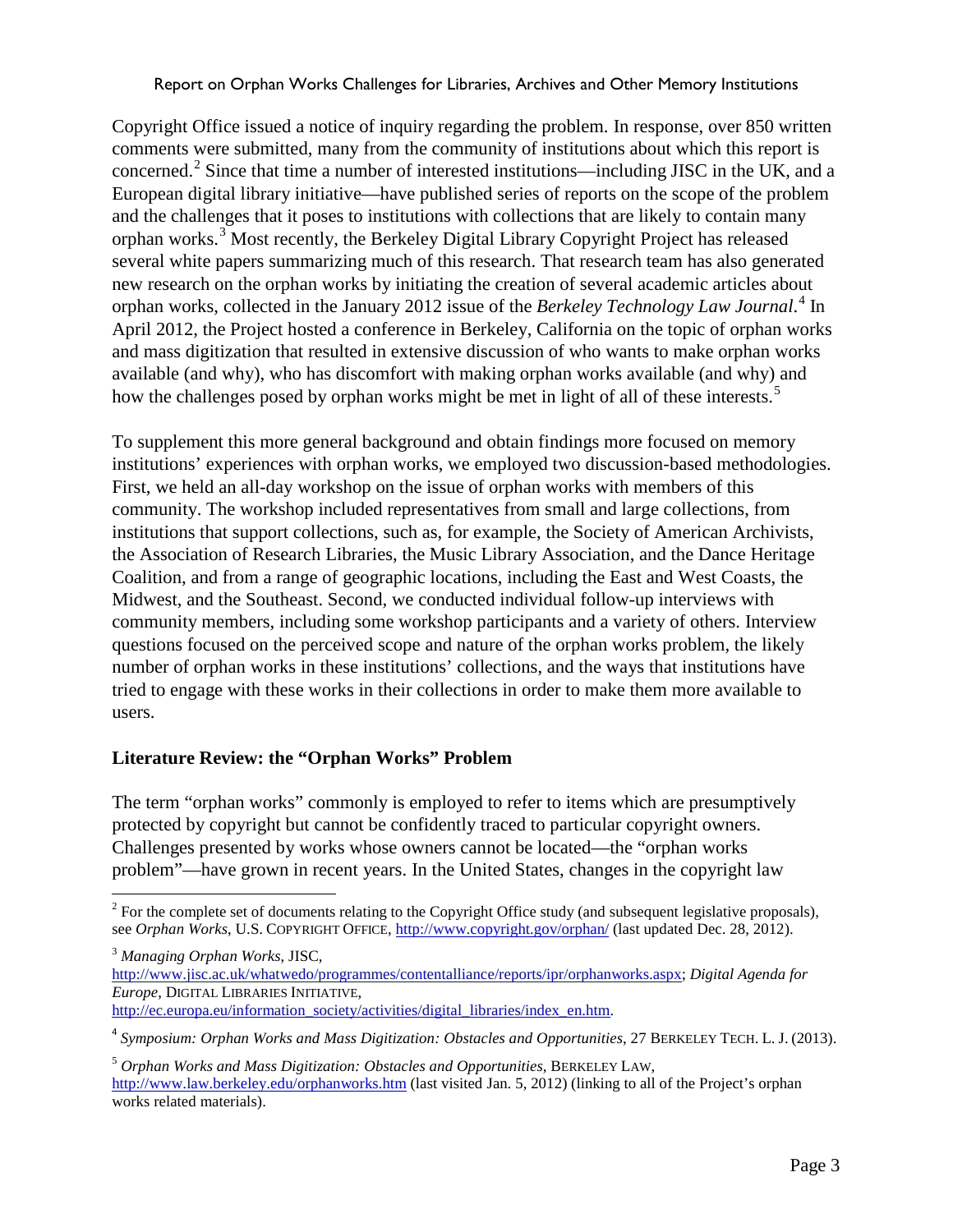starting with the 1976 Copyright Act, such as the elimination of copyright formalities and the extension of copyright terms, now mean that many decades of copyright protection automatically attach to virtually every creative work as soon as it is fixed, regardless of any intent on the part of the creator to protect the work.<sup>[6](#page-4-0)</sup> Over time, a vast number of works have become disconnected from these owners, who may very well no longer exist.<sup>[7](#page-4-1)</sup> These legal changes mean that there are likely more orphan works now than at any time in the past. At the same time, recent changes in use of copyrighted works, especially collectors' need to digitize large amounts of material in order to preserve and provide digital access to it, raise the specter of possible copyright liability, yet provide no way of obtaining permission from unlocatable owners.<sup>[8](#page-4-2)</sup>

These developments also have given rise to significant variants on the core orphan works problem. These include situations in which outreach to a tentatively identified copyright owner does not generate any response, or those in which uncertainty about copyright ownership has given rise to multiple and conflicting claims. $9\,$  $9\,$  In practice, these variants may be as problematic for memory institutions as the inability to ascertain ownership. In all these contexts, orphan works can pose serious obstacles. When these institutions cannot obtain permission from the copyright owner, they might decide against using the work altogether rather than run the risk of a costly copyright infringement suit, should an owner emerge and sue.

These concerns have a clear negative effect on public access to knowledge and historical and cultural materials. Preliminary research from collections across the world indicates that libraries and archives hold a large number of orphan works.<sup>[10](#page-4-4)</sup> Further, while collections of published books may already include many orphan works, special collections containing copyrighted works pose even greater challenges because these collections often contain ephemeral, personal, and other non-traditional materials, for which contextual information about ownership is less uniform and often, non-existent.<sup>[11](#page-4-5)</sup> For example, one study of a collection containing early twentiethcentury personal correspondence containing over 8,400 documents (with around 3,300 unique authors ultimately studied) concluded that, after over 450 hours of copyright investigation,

<span id="page-4-0"></span> $6$  While this is a worldwide problem, this report focuses on uses by United States institutions.

<span id="page-4-1"></span><sup>7</sup> *See* REGISTER OF COPYRIGHTS, REPORT ON ORPHAN WORKS 41-44 (2006), [http://www.copyright.gov/orphan/orphan-report-full.pdf.](http://www.copyright.gov/orphan/orphan-report-full.pdf)

<span id="page-4-2"></span><sup>8</sup> *See id* at 36-39; *see also* David R. Hansen, *Orphan Works: Causes of the Problem* (White Paper No. 3, Berkeley Digital Library Copyright Project, 2012)[, http://ssrn.com/abstract=2038068.](http://ssrn.com/abstract=2038068)

<span id="page-4-3"></span><sup>&</sup>lt;sup>9</sup> The situations are to be distinguished from those in which a known owner refuses consent or declines to correspond with a permission-seeker. In the general understanding, these fall outside the scope of the complex of orphan works-related problems.

<span id="page-4-4"></span><sup>&</sup>lt;sup>10</sup> See, e.g., BARBARA STRATTON, SEEKING NEW LANDSCAPES: A RIGHTS CLEARANCE STUDY IN THE CONTEXT OF MASS DIGITISATION OF 140 BOOKS PUBLISHED BETWEEN 1870 AND 2010 (London: British Library, 2011), <http://pressandpolicy.bl.uk/ImageLibrary/detail.aspx?MediaDetailsID=1197> (concluding that 43% of the potentially in-copyright books in the sample were orphan works, after more than an average of 4 hours of investigation for each work).

<span id="page-4-5"></span><sup>11</sup> Dwayne K. Butler, *Intimacy Gone Awry: Copyright and Special Collections*, 52 J. LIBR. ADMIN. 279 (2012) ("Copyright interpretation requires highly fact specific analysis. For many special collections, much of that factual predicate has simply drifted from the historical record.").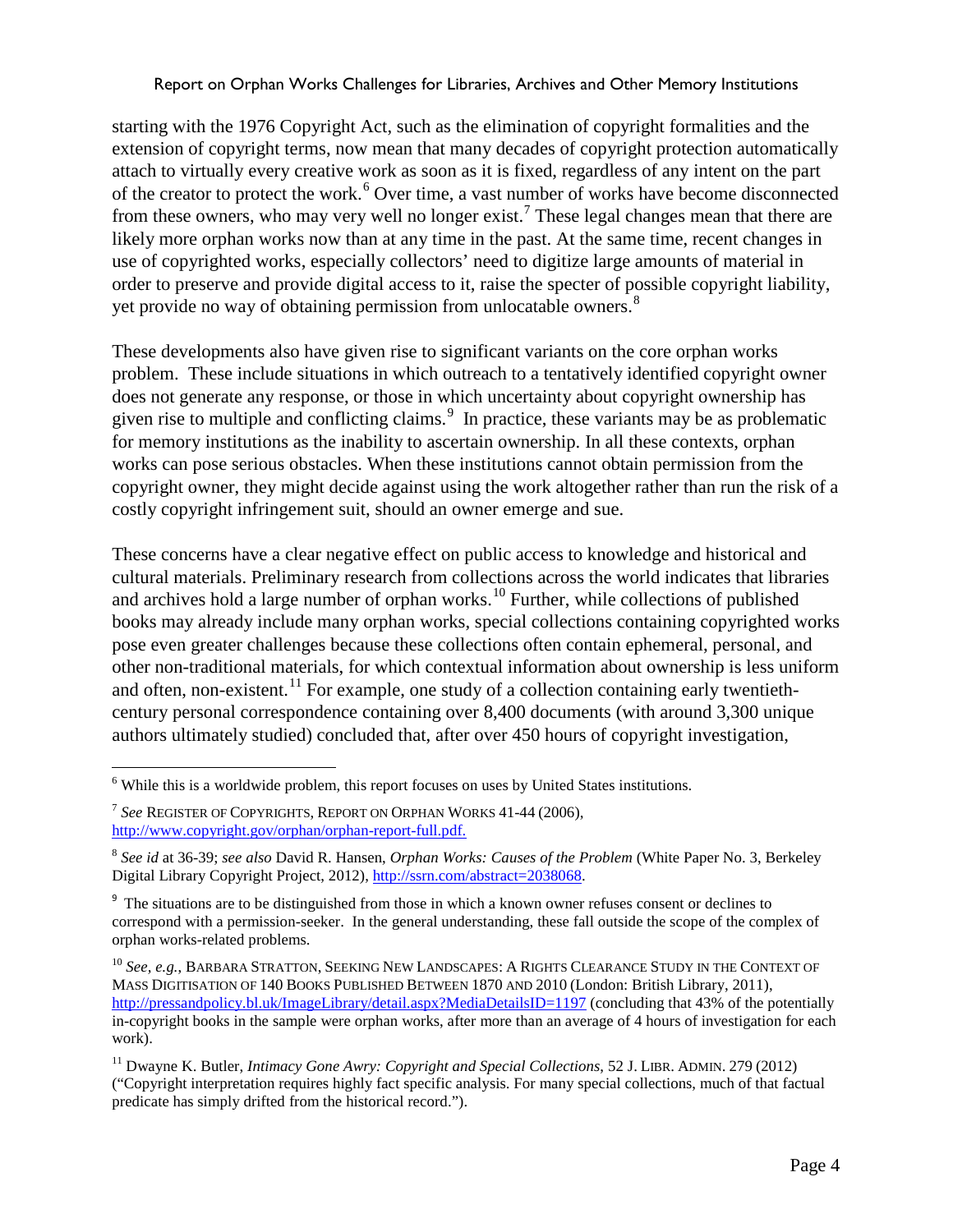permission could be obtained for only 4 letters in the study.<sup>[12](#page-5-0)</sup> Based on experiences like this, research from around the world has concluded that the orphan works problem has a crippling effect on libraries and archives, especially as they seek to digitize whole collections of works in order to make them more accessible to their users online.<sup>[13](#page-5-1)</sup>

In 2005, the United States Copyright Office conducted the first substantial investigation into the orphan works problem. In 2006, the Office published a report summarizing its findings and recommending a legislative amendment to limit the copyright remedies available against users who had first conducted a reasonably diligent search for a work's rightsholders. This approach aimed to ameliorate the difficulties of using orphan works by alleviating fears of high copyright damages or injunctions. The report led to serious efforts in Congress to pass legislation based on the Copyright Office proposal, though ultimately Congress did not enact these bills into law.<sup>[14](#page-5-2)</sup> After a hiatus, the Copyright Office recently restarted its efforts to study the orphan works problem, but has not yet made additional legislative recommendations.<sup>[15](#page-5-3)</sup>

Outside of the United States, recent approaches include the European Commission's 2012 Orphan Works Directive, which requires European member states to implement in their national laws mechanisms to allow libraries, archives, and other nonprofit institutions to make limited uses of orphan works after a diligent search;<sup>[16](#page-5-4)</sup> schemes under which licenses are obtained from a central administrative authority;  $17$  and systems where orphan works are licensed by a collective management organization that represents owners of works similar to the suspected orphan work.<sup>[18](#page-5-6)</sup> A common thread among all proposals is the requirement that one must show reasonable diligence in identifying actual orphaned works by undertaking a search for rightsholders. The question that then arises—"what exactly constitutes a diligent search?"—remains difficult to

<span id="page-5-1"></span><sup>13</sup> *See, e.g.*, COMITÉ DES SAGES, THE NEW RENAISSANCE (2011),

[http://ec.europa.eu/information\\_society/activities/digital\\_libraries/doc/refgroup/final\\_report\\_cds.pdf;](http://ec.europa.eu/information_society/activities/digital_libraries/doc/refgroup/final_report_cds.pdf) i2010: DIGITAL LIBRARIES HIGH LEVEL EXPERT GROUP, COPYRIGHT SUBGROUP, FINAL REPORT ON DIGITAL PRESERVATION, ORPHAN WORKS, AND OUT-OF-PRINT WORKS (2008),

<span id="page-5-0"></span> <sup>12</sup> *See* Maggie Dickson, *Due Diligence, Futile Effort: Copyright and the Digitization of the Thomas E. Watson Papers*, 73 AM. ARCHIVIST 626 (2010), <http://archivists.metapress.com/content/16rh811120280434/fulltext.pdf>

[http://ec.europa.eu/information\\_society/activities/digital\\_libraries/doc/hleg/reports/copyright/copyright\\_subgroup\\_fi](http://ec.europa.eu/information_society/activities/digital_libraries/doc/hleg/reports/copyright/copyright_subgroup_final_report_26508-clean171.pdf) [nal\\_report\\_26508-clean171.pdf.](http://ec.europa.eu/information_society/activities/digital_libraries/doc/hleg/reports/copyright/copyright_subgroup_final_report_26508-clean171.pdf) 

<span id="page-5-2"></span><sup>&</sup>lt;sup>14</sup> REGISTER OF COPYRIGHTS, REPORT ON ORPHAN WORKS (2006), [http://www.copyright.gov/orphan/orphan-report](http://www.copyright.gov/orphan/orphan-report-full.pdf)[full.pdf.](http://www.copyright.gov/orphan/orphan-report-full.pdf)

<span id="page-5-3"></span><sup>&</sup>lt;sup>15</sup> Orphan Works and Mass Digitization Notice of Inquiry, 77 Fed. Reg. 64,555 (Oct. 22, 2012).

<span id="page-5-4"></span><sup>&</sup>lt;sup>16</sup> See Directive 2012/28/EC of the European Parliament and of the Council of 25 October 2012 on Certain Permitted Uses of Orphan Works, 2012 O.J. (L 299) 5, *available at*: [http://eur](http://eur-lex.europa.eu/LexUriServ/LexUriServ.do?uri=OJ:L:2012:299:0005:0012:EN:PDF)[lex.europa.eu/LexUriServ/LexUriServ.do?uri=OJ:L:2012:299:0005:0012:EN:PDF.](http://eur-lex.europa.eu/LexUriServ/LexUriServ.do?uri=OJ:L:2012:299:0005:0012:EN:PDF)

<span id="page-5-5"></span><sup>17</sup> *See* Jeremy De Beer & Mario Bouchard, *Canada's 'Orphan Works' Regime: Unlocatable Copyright Owners and the Copyright Board*, 10 OXFORD UNIV. COMMONWEALTH L.J. 215 (2010).

<span id="page-5-6"></span><sup>18</sup> *See* JOHAN AXHAMN & LUCIE GUIBAULT, CROSS-BORDER EXTENDED COLLECTIVE LICENSING: A SOLUTION TO ONLINE DISSEMINATION OF EUROPE'S CULTURAL HERITAGE? (2011), [http://www.ivir.nl/publicaties/guibault/ECL\\_Europeana\\_final\\_report092011.pdf.](http://www.ivir.nl/publicaties/guibault/ECL_Europeana_final_report092011.pdf)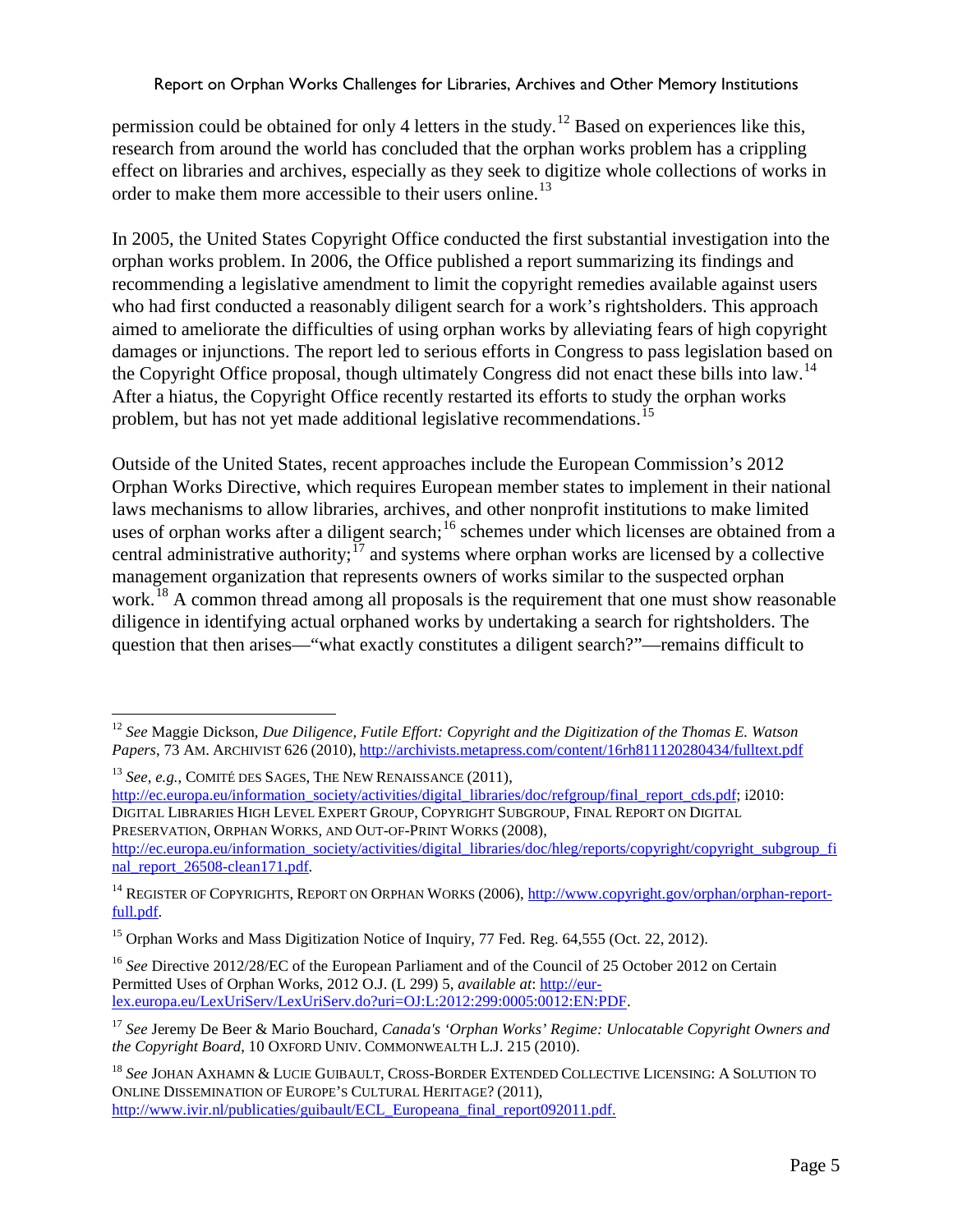answer, despite calls in almost all proposals to develop best practices to help users address this question.<sup>[19](#page-6-0)</sup>

In the United States, libraries and archives,  $^{20}$  $^{20}$  $^{20}$  and researchers such as Jennifer Urban,  $^{21}$  $^{21}$  $^{21}$  have argued that the flexible doctrine of fair use should allow for some uses of orphan works, especially when the use is nonprofit and made in the same context as uses traditionally made by libraries and archives. While no court has directly addressed this argument, in 2012, the HathiTrust Digital Library won a significant fair use decision that did address the benefits of library digitization for preservation and access purposes more generally, and held that such uses positively impact the fair use analysis.<sup>[22](#page-6-3)</sup> At the same time, that decision could be revised on appeal, and does not specifically address orphan works. In addition, the University of Michigan's program to identify owners and make orphans in its portion of the HathiTrust collection more available was suspended and remains suspended at the time of this writing. As such, uncertainty about the parameters of a fair use defense for using orphans remains.

Librarians, archivists and other collectors do rely on fair use for many of their day-to-day activities, though they have expressed some uncertainty when doing so.<sup>[23](#page-6-4)</sup> To help guide their actions, the research library community, as well as the community of dance heritage collections, have followed documentary filmmakers, media educators, and others in developing codes of best practices for reasonably employing fair use in fulfilling their missions. As we discuss below under Recommendations, some of these efforts could guide collections' approach to the orphan works problem, more specifically.

More directly, although not following the community-centered methodology, in 2009 the Society of American Archivists (SAA) released a statement of best practices for orphan works, specifically. That document "describes what professional archivists consider to be best practices regarding reasonable efforts to identify and locate rights holders." <sup>[24](#page-6-5)</sup> The SAA statement, which

<span id="page-6-0"></span> <sup>19</sup> *See* David Hansen, Gwen Hinze, and Jennifer Urban, *Orphan Works and the Search for Rightsholders: Participants in the Search Process* (White Paper No. 4, Berkeley Digital Library Copyright Project, 2013).

<span id="page-6-1"></span><sup>&</sup>lt;sup>20</sup> ASSOC. RES. LIBRS., RESOURCE PACKET ON ORPHAN WORKS: LEGAL AND POLICY ISSUES FOR RESEARCH LIBRARIES 9-17 (2011), [http://www.arl.org/bm~doc/resource\\_orphanworks\\_13sept11.pdf](http://www.arl.org/bm~doc/resource_orphanworks_13sept11.pdf) ;

<span id="page-6-2"></span><sup>&</sup>lt;sup>21</sup> See Jennifer Urban, *How Fair Use Can Help Solve the Orphan Works Problem,* 27 BERKELEY TECH. L.J. (forthcoming 2013)[, http://ssrn.com/abstract=2089526;](http://ssrn.com/abstract=2089526) David R. Hansen, *Orphan Works: Mapping the Possible Solution Spaces* 11-16 (White Paper No. 2, Berkeley Digital Library Copyright Project, 2012), [http://ssrn.com/abstract=2019121.](http://ssrn.com/abstract=2019121)

<span id="page-6-3"></span><sup>&</sup>lt;sup>22</sup>Authors Guild, Inc. v. HathiTrust, No. 11-6351(HB), 2012 WL 4808939 (S.D.N.Y. Oct. 10, 2012). In 2011 the HathiTrust Digital Library began a program to identify orphan works in its collection and post a list of those works to its website, with the ultimate goal of enabling full-text access to those works subject to certain access restrictions. While HathiTrust never made an orphan works available through that program, the project was well publicized after HathiTrust was sued by the Authors Guild, alleging copyright infringement. HathiTrust suspended the orphan works part of the project, and the court rendered no decision on that aspect of HathiTrust's activities.

<span id="page-6-4"></span><sup>23</sup> *See* ASSOC. RES. LIBRS., FAIR USE CHALLENGES IN ACADEMIC AND RESEARCH LIBRARIES (Dec. 20, 2011), [http://www.arl.org/bm~doc/arl\\_csm\\_fairusereport.pdf.](http://www.arl.org/bm~doc/arl_csm_fairusereport.pdf)

<span id="page-6-5"></span><sup>24</sup> Society of American Archivists, *Orphan Works: Statement of Best Practices* (2009), [http://www.archivists.org/standards/OWBP-V4.pdf.](http://www.archivists.org/standards/OWBP-V4.pdf)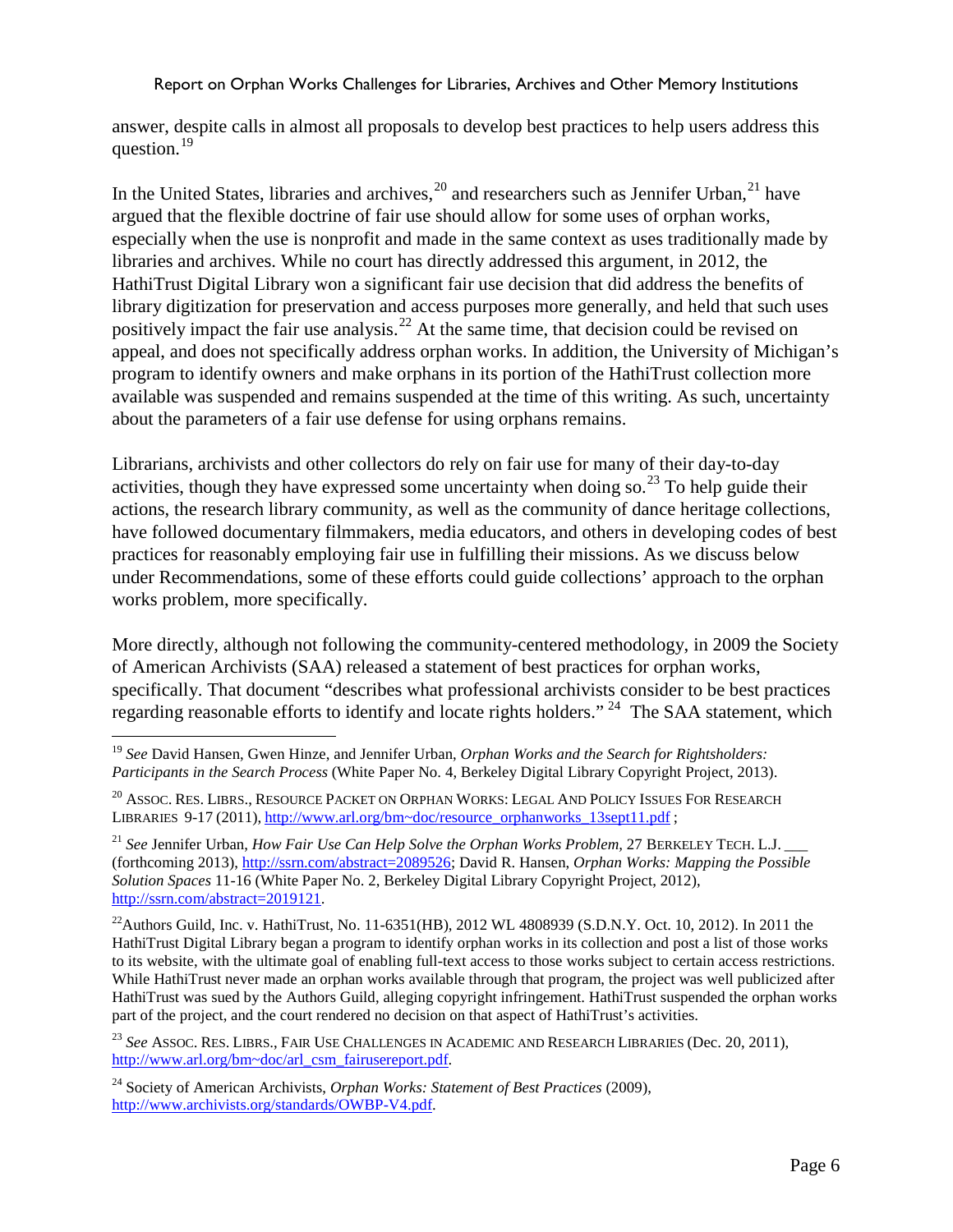describes a range of steps that could be taken in an attempt to trace ownership of certain kinds of collection materials, is the only known U.S.-based guide of its type. The extent to which that statement has been used in practice remains unknown; however, it represents an effort to describe the full range of efforts that might be undertaken in highly professionalized archival settings to trace the copyright status and ownership of collection items. The SAA statement does not purport to address what measures may be practically appropriate with respect to different kinds of items held in collections of various kinds and sizes. The latter point is significant, because since 2009, libraries and archives around the country have begun experimenting with smaller-scale digitization and digital access projects to enhance the usefulness of their collections. These projects have included collections with orphan works, but have proceeded to evaluate potential orphan work status on a mostly ad hoc basis.

## **Workshop and Interview Findings: Memory Institutions Confront Orphan Works**

Our direct discussions with representatives of libraries, archives, special collections, and subjectmatter-based memory institutions (such as institutions focused on preserving dance heritage or civil rights history) revealed the following major findings: there is a high level of need to use orphan works; collectors experience a great deal of uncertainty both in deciding when to search and knowing how to search for owners; collectors confront challenges when attempting to assess the risk of using orphan works; and concerns other than copyright—especially privacy concerns—also affect collectors' ability to make orphans available.

# *The Need to Use Orphan Works*

Nonprofit libraries, archives, and other memory institutions seek to preserve and provide access to knowledge as a core institutional mission. As such, one of their major goals is often the digitization and digital access to their collections for the benefit of their users. Because those collections likely contain a signification number of orphan works, they must address the orphan works problem, especially for digitization of special collections that contain a great number of difficult-to-trace works. These institutions have had such a focus for some time. Comments submitted in response to the Copyright Office's 2005 study, for example, made clear that libraries and archives considered orphan works a major obstacle to their digitization efforts.<sup>[25](#page-7-0)</sup> More recent reports reaffirm the importance of digitization and digital access to collections that contain orphan works.<sup>[26](#page-7-1)</sup> Our workshop participants and interviewees confirmed the same;

<span id="page-7-0"></span><sup>&</sup>lt;sup>25</sup> See, e.g., Response by the Carnegie Mellon University Libraries to the Notice of Inquiry Concerning Orphan Works, Comment OW0537 (March 22, 2005), [http://www.copyright.gov/orphan/comments/OW0537-](http://www.copyright.gov/orphan/comments/OW0537-CarnegieMellon.pdf) [CarnegieMellon.pdf;](http://www.copyright.gov/orphan/comments/OW0537-CarnegieMellon.pdf) Response by the University of Michigan, Comment OW0565 (March 22, 2005), [http://www.copyright.gov/orphan/comments/OW0565-UofMI.pdf;](http://www.copyright.gov/orphan/comments/OW0565-UofMI.pdf) Response by the Cornell University Library, Comment OW0569 (March 23, 2005)[, http://www.copyright.gov/orphan/comments/OW0569-Thomas.pdf;](http://www.copyright.gov/orphan/comments/OW0569-Thomas.pdf) Response by the Prelinger Library, (March 22, 2005)[, http://www.copyright.gov/orphan/comments/OW0593-](http://www.copyright.gov/orphan/comments/OW0593-PrelingerLibrary.pdf) [PrelingerLibrary.pdf.](http://www.copyright.gov/orphan/comments/OW0593-PrelingerLibrary.pdf) 

<span id="page-7-1"></span><sup>26</sup> *See, e.g.,* Brewster Kahle – Panel Presentation: Who wants to make use of orphan works and why?, Symposium: Orphan Works and Mass Digitization: Obstacles and Opportunities, Berkeley Law (April 12, 2012), <http://www.law.berkeley.edu/files/kahle.pdf> (speaking about broader digital access).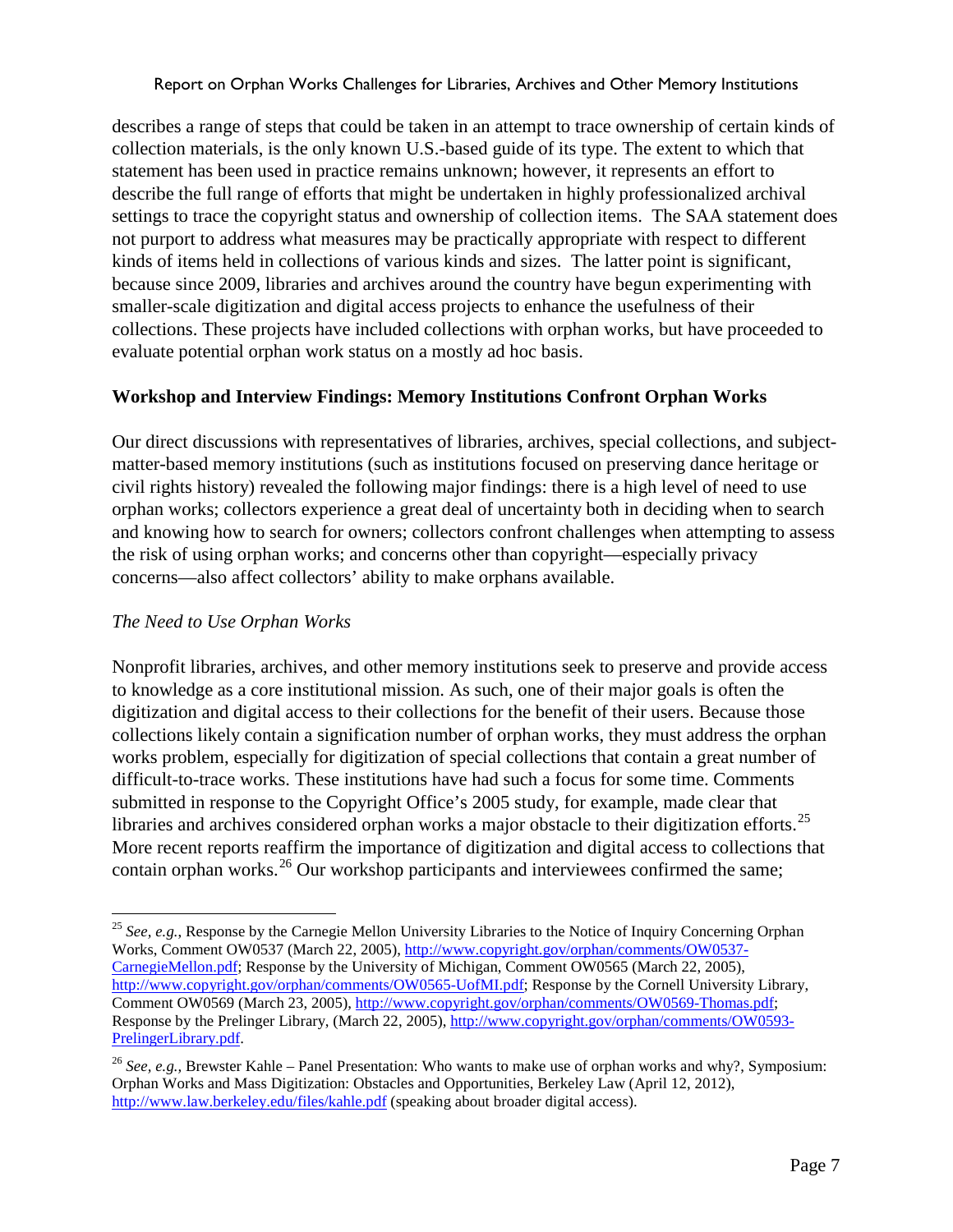overall, we found a high perceived need to use orphan works in their collections in order to fulfill their missions.

Parsing the digital access question further, our workshop participants and interviewees articulated at least three categories of activities that seem to pose unique orphan works challenges:

- Digitizing and providing digital access to copies on a copy-by-copy basis;
- Systematically digitizing entire collections of copyrighted works that contain potential orphans (i.e., mass digitization), and;
- Digitally preserving and providing access to born-digital content (e.g., harvested from the Web or otherwise obtained), which also often contains likely orphans, despite its contemporary nature.

While digitization activities were cited most frequently, workshop participants and interviewees also expressed concerns about their ability to make other uses of the orphan works in their collections, such as the preparation of derivative works or the creation of in-person displays or exhibits of these works. In addition, several participants expressed interest in making limited, potentially commercial, uses (e.g., the sale of postcards with images from a collection), but only so far as those uses related to the overall non-profit institutional role.

# *Understanding When to Address a Work as an Orphan Work*

Workshop participants and interviewees expressed uncertainty about when to engage in an analysis of the orphan works status of work for a particular use. Some uses that libraries and archives seek to make—for example, digital displays that transform or adapt the work in some way—could be made with a straightforward assertion of the fair use right, without regard to the work's orphan status.

But in interviews and at the September workshop, participants expressed concern that worries about whether a work is orphaned sometimes overshadow a more straightforward application of fair use or other exceptions or limitations that allow for use of those works regardless of orphan status. As one participant explained, "the more I think of scenarios where libraries, archives, and museums want to digitize orphans, the more I realize how many of those scenarios are already adequately covered by principles" identified by the Association of Research Libraries' *Code of Best Practices in Fair Use Best for Academic and Research Libraries*. Given the potentially costly prospect of searching for rightsholders, the same participant explained that users would need some clear guidance for distinguishing situations when "you probably don't need to worry about . . . [search], and whether something is an orphan." As another participant pointed out, the problem stems in some ways from confusion about the order of operations when considering a proposed use: does one first seek permission (and therefore search for rightsholders), or first conduct an independent fair use analysis? Furthermore, as discussed above, sometimes the two are interrelated, as the fair use argument for using a work is strongest *because* the work is orphaned, which one can only determine after conducting a search.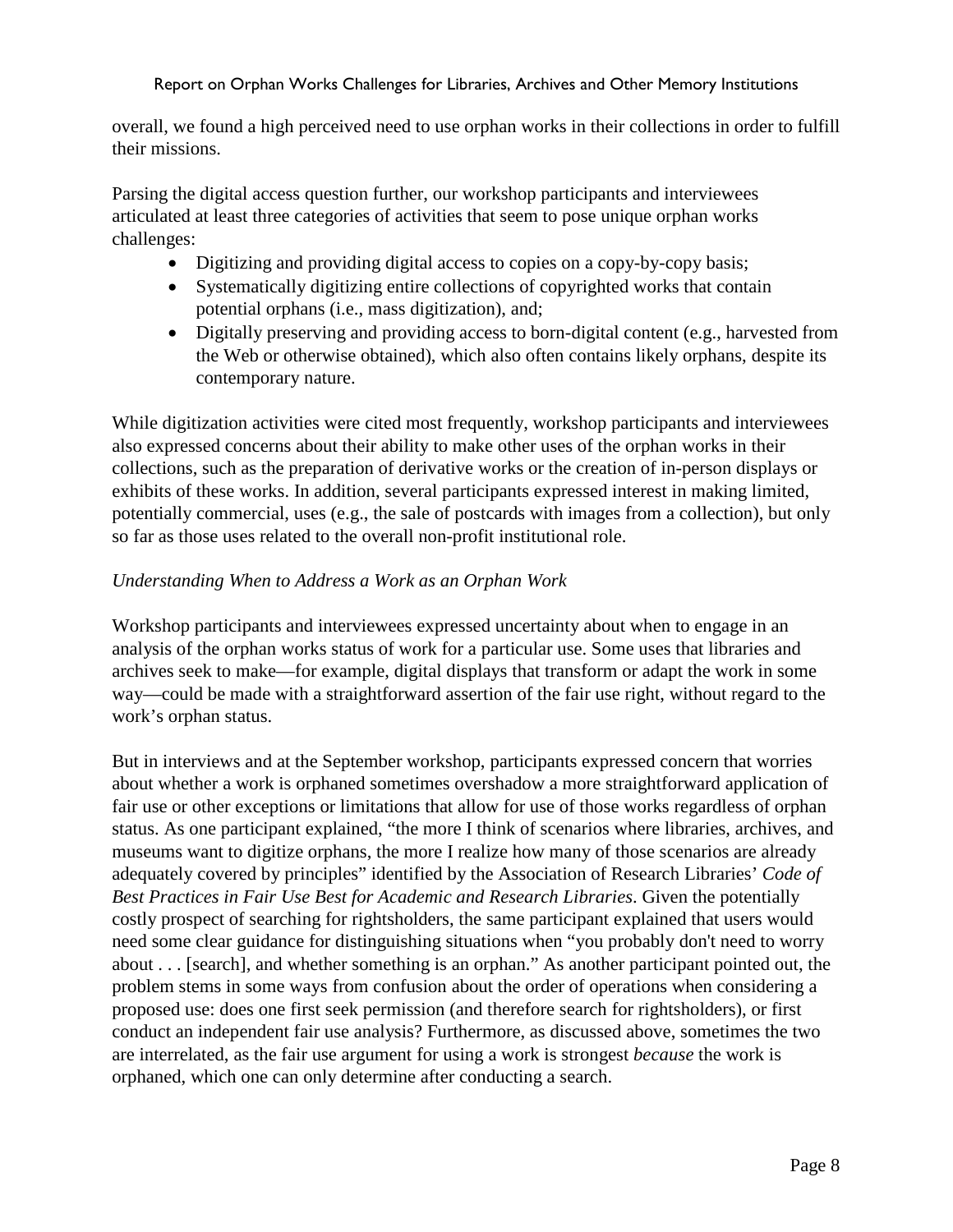## *Conducting the Diligent Search*

Participants agreed that some of the most challenging aspects of dealing with orphan works involve determining how to go about conducting a diligent search for rightsholders. At present, participants expressed, there is no actionable standard for this practice, particularly in cases where many works are at issue. While workshop participants and interviewees agreed that "diligent search" could be an actionable standard by which an institution can confirm a work's orphan status, they also agreed that they lack a clear explanation for how such a standard should be put into practice.

For instance, workshop participants and interviewees expressed a sense that several factors should affect how extensive a search must be, and appropriate steps within each search. Participants identified factors such as the (often severe) resource constraints under which they operate, potential harm to a works' copyright owner (should one exist), whether the planned use of the work is commercial or non-commercial, the published or unpublished status of the work, the public availability of documentation about the proposed use, and adherence to institutional policies. In addition, they cited good faith and compliance with owners' wishes (when an owner does come forward) as important factors in considering the continued use of a work.

To some extent, participants were expressing known issues. Libraries (and others) have long recognized similar sets of factors as potentially important for a diligent search. The Copyright Office's 2006 *Report on Orphan Works*, for example, identified a similar set of factors as potentially relevant when assessing the reasonableness of a given search under its proposal.<sup>[27](#page-9-0)</sup> Workshop participants clearly stated, however, that the present, and difficult, challenge lies in articulating how such factors might be organized and balanced for use in practice. Enabling community members to articulate that balance may become especially important when an orphan work is used under an assertion of the fair use right, which itself requires a careful balancing of factors such as the purpose and character of the use, the nature of the work, the amount used, and the impact on the market for the work.

Workshop participants and interviewees also explained that they had little understanding of the mechanics of how to start and then follow through with a sufficient search for rightsholders. Workshop participants and interviewees knew about the SAA document, *Orphan Works: Statement of Best Practices*, which guides users through a range of steps that could be taken to search for rightsholders, and appreciated the guidance it provided. But none expressed confidence in using that document as a general rule because of the variability in their particular circumstances. Workshop participants generally agreed that following *all* of the steps identified in the SAA document would be far more than the diligent search standard would require, but expressed that there is no clear understanding of what steps were required in what circumstances, and what resource expenditures would be most appropriate. Some participants also raised more specific concerns about situations unique to particular formats of works or particular types of

<span id="page-9-0"></span> <sup>27</sup> REGISTER OF COPYRIGHTS, REPORT ON ORPHAN WORKS (2006), *available at*  [http://www.copyright.gov/orphan/orphan-report-full.pdf.](http://www.copyright.gov/orphan/orphan-report-full.pdf)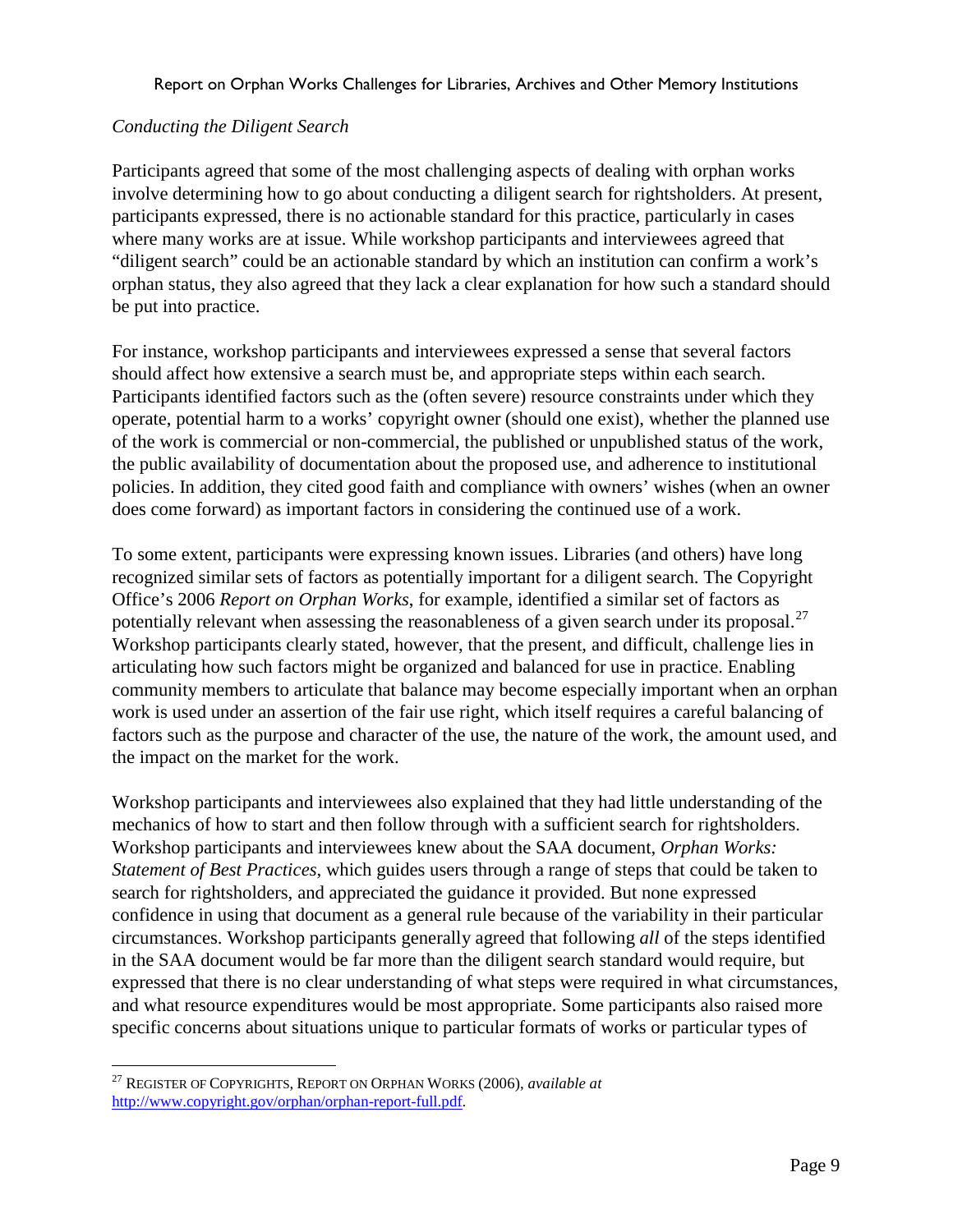collections. For example, one participant noted that many of the works in his collection originated with an organization that no longer exists. Few resources exist to help collectors track copyright ownership through dissolved corporations, bankruptcy, or an organization that is now defunct for other reasons. Other participants pointed out that digital formats also raise special challenges and questions, such as when and how to appropriately use technological means to track files to an original creator.

In addition, participants expressed concern that undertaking individual diligent searches on a work-by-work basis might be inefficient or infeasible for enabling digital access to collections on a larger scale. Participants were interested in whether and how a diligent search could be conducted on a collection-wide basis, but few participants had developed ideas about how such a search could be implemented in practice. Many expressed concerns about how institutional capacity might affect the need to conduct a diligent search or the most appropriate steps in a search. While all community members are non-profit institutions that operate with limited resources, there are significant resource disparities between larger institutions, such as university libraries, and smaller institutions, such as local historical societies or subject-matter based nonprofits.

Participants and interviewees also emphasized that, underlying all of the above questions about diligent search, they have concerns about how to explain and document diligent search activities for review by others. For example, one interviewee explained that part of his efforts to search for rightsholders included informal, direct interaction with the relevant research community. While such efforts certainly develop expertise and knowledge about potential owners of works, those efforts are difficult to quantify when analyzing search efforts for a particular work.

Explaining diligent search to gatekeepers is also a challenge. One librarian working with an online collection containing orphan works explained that "[a]t the time [the project was conducted and then published online], our University Counsel was not very responsive to inquiries regarding campus activities. [As t]hat has since changed I wonder how our project may have been influenced by a more active Counsel." Without clear documentation to help guide an orphan works use project and without documentation explaining the legal rationale supporting such projects, librarians and archivists must conduct searches based on standards that are recreated for each project, and are forced to individually learn and then argue complex legal points to gatekeepers such as administrators and general counsel.

Likewise, participants expressed uncertainty about how to proceed when a tentative assignment of copyright ownership had been made as a result of diligent search, especially in situations where correspondence addressed to the last known location of the person or entity thus identified yielded no response. Likewise, they expressed concerns about situations in which a diligent search revealed multiple persons or entities with putative ownership claims.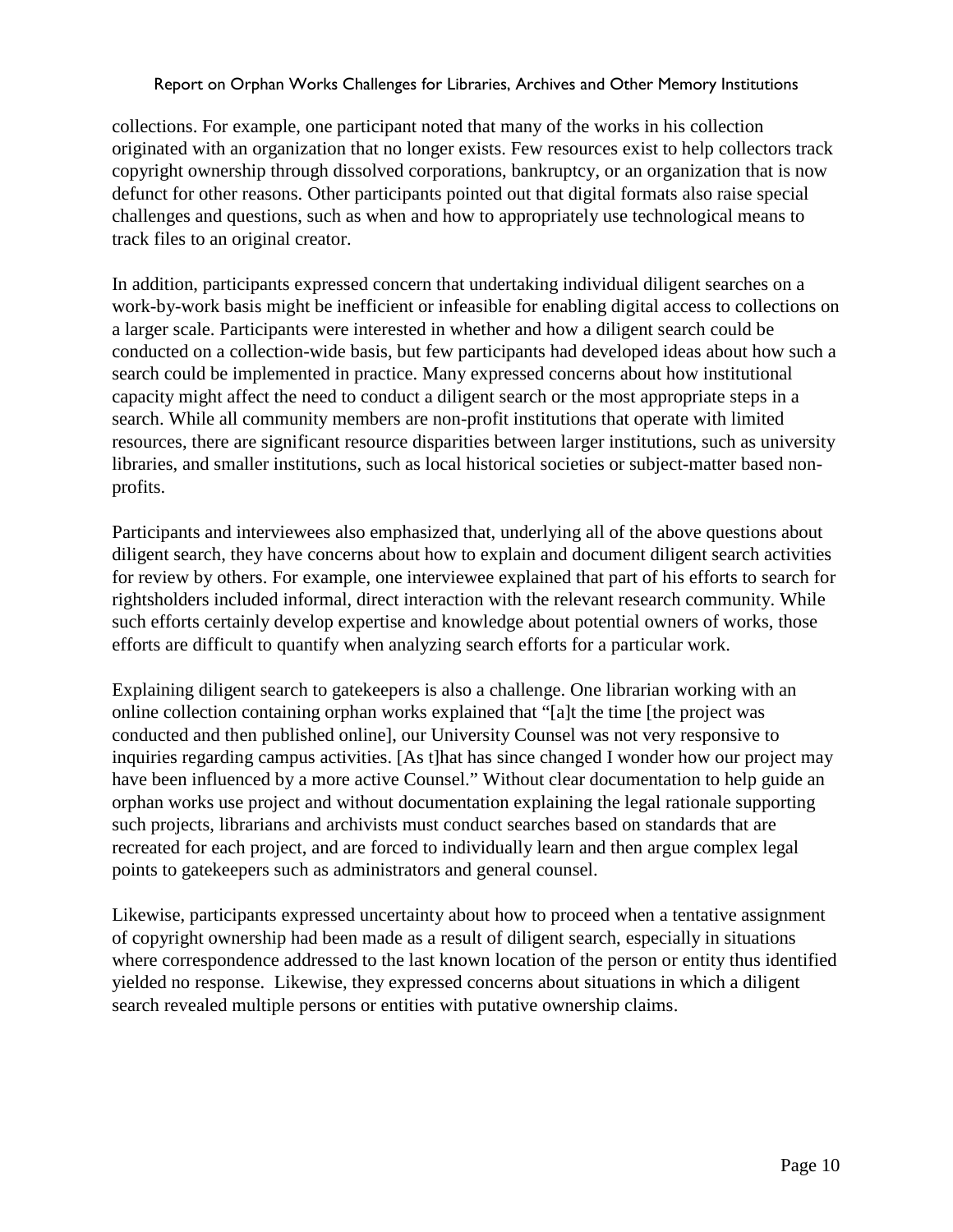## *Assessing Risk and Sharing Knowledge*

Participants and interviewees frequently mentioned uncertainty about how to accurately assess the risk of using orphan works, an issue that has also been documented in a variety of other copyright risk assessment scenarios. Librarians and archivists have, in a number of contexts, expressed concern about engaging in activities that they view as potentially infringing copyright. Sometimes fear of litigation and the potentially large damage awards drives this concern: for example, in situations where the law is intentionally flexible and allows for some interpretation, as with fair use, librarians have taken risk-averse positions despite clear statutory protections from large statutory damage awards.<sup>[28](#page-11-0)</sup> In other cases, this conservative approach may stem from a professional culture that is "imbued with the desire to respect the law," [29](#page-11-1) but that can struggle to apply the law in complex or newly developed situations where the law might actually allow use of the work. In yet other cases, as explained by our workshop participants and interviewees, it is gatekeepers, such as general counsel or university administrators who, perhaps acting on limited or no experience with the copyright challenges posed by orphan works, raise these concerns and take highly risk-averse positions.

Despite this cautious stance within the community, participant institutions that have taken the step of digitizing orphan works and making them available to users stated that they have experienced few legitimate complaints. As one librarian explained about her popular online archive, "to my knowledge no one has come forward and asked us to take anything down. Our students . . . and scholars from all over the world use this resource so it was absolutely worthwhile to take our chances and move forward with digitizing late-twentieth century materials." In our workshop and in subsequent interviews, curators of online archives of photos, printed materials, born-digital works, and (to a lesser extent) audiovisual works, echoed those sentiments, though other institutions have had negative experiences dealing with potential rightsholders of orphan works, and that, in the case of the HathiTrust, these experiences have led to a temporary suspension of that institution's initiative in the area.<sup>[30](#page-11-2)</sup>

In the few situations when these participants or interviewees did receive legitimate complaints, the concerns expressed by potential owners related to privacy concerns, often stemming from some potentially embarrassing fact revealed by a digitally accessible work. In all reported situations where complaints were legitimate, the potential copyright owner and the collection owner came to a mutually acceptable solution, such as redaction or removal of the work into a dark archive.

<span id="page-11-0"></span> $^{28}$  Prudence Adler, Brandon Butler, Patricia Aufderheide & Peter Jaszi, Fair Use Challenges in ACADEMIC AND RESEARCH LIBRARIES (Dec. 20, 2010)[, http://www.arl.org/bm~doc/arl\\_csm\\_fairusereport.pdf.](http://www.arl.org/bm~doc/arl_csm_fairusereport.pdf)

<span id="page-11-1"></span><sup>29</sup> Peter Hirtle, *Undue Diligence?*, 34 COLUMBIA J.L. & ARTS 55 (2011).

<span id="page-11-2"></span> $30$  Note that all of these reports came from workshop participants and interviewees working with special collections. No participants or interviewees reported digitizing published books in their core library collection, for example, and there is evidence that mass digitization of the core collection of books may be more controversial and thus more likely to raise objections. *See* Authors Guild, Inc. v. HathiTrust, No. 11-6351(HB), 2012 WL 4808939 (S.D.N.Y. Oct. 10, 2012); Authors Guild, Inc. v. Google Inc., 770 F. Supp. 2d 666 (S.D.N.Y. 2011).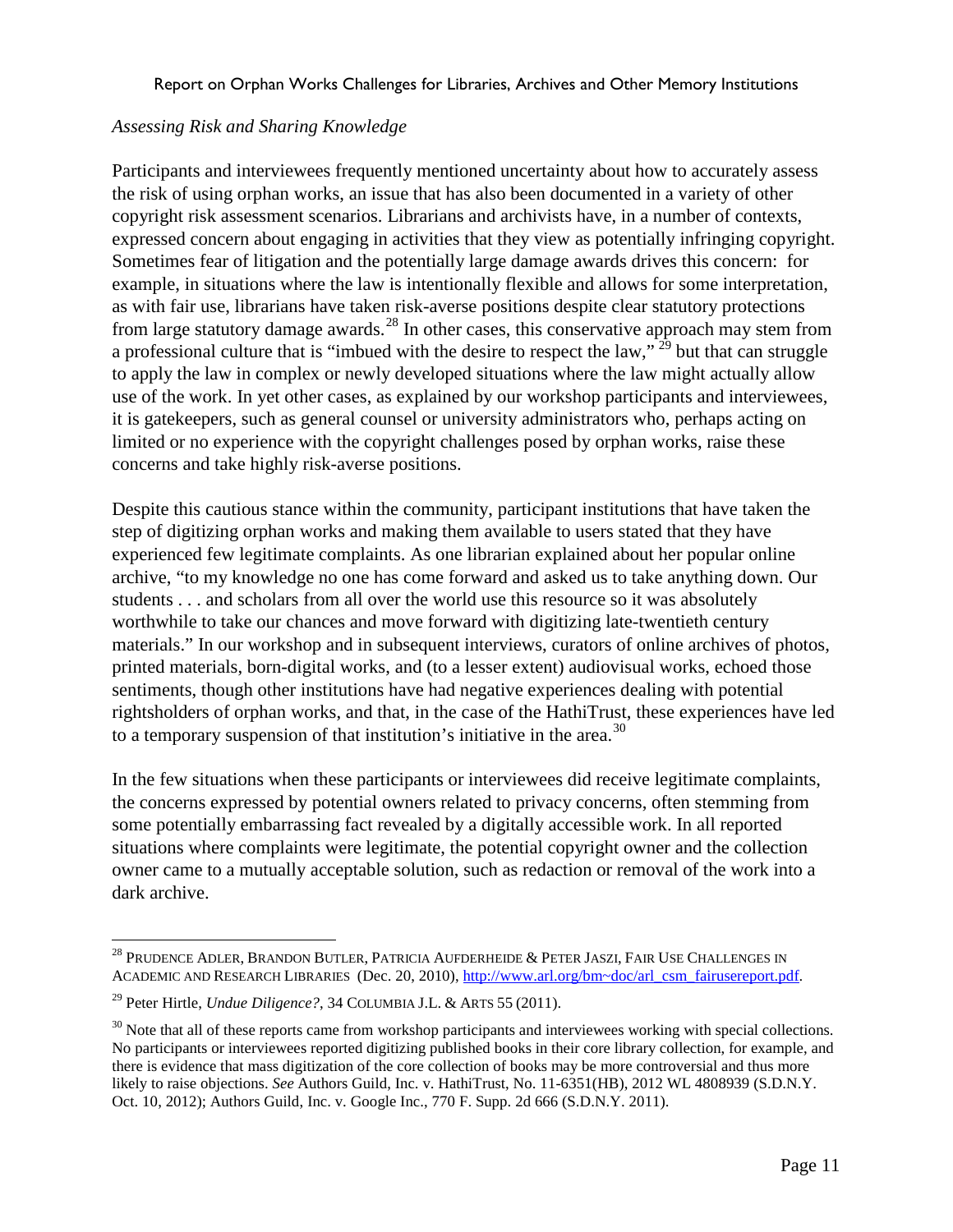Some participants expressed the view that more information about successful practices would help in assessing risk. Very few institutions have systematically documented and made publicly available their experiences working with orphan works. We did not ascertain a definite reason for this, but suspect that resource constraints and perhaps the fear of litigation contribute. Workshop participants explained that they do not regularly share information within the community about their experiences. This indicates a possible disconnect between the observed level of risk associated with using orphan works and the level of risk perceived by librarians, archivists, collectors, and associated gatekeepers making decisions about the use of these copyrighted works in the absence of knowledge about others' experiences.

# *Privacy and Related Non-Copyright Challenges*

Finally, several workshop participants and interviewees explained that copyright created only some of the challenges that accompany orphan works. $31$  As noted above, participants and interviewees frequently described encountering privacy-related concerns when working to provide access to collections containing potential orphan works. One interviewee explained, for example, that his primary worry regarding digitization and access to his collection was not motivated by copyright, but by the risk of revealing potentially embarrassing or incriminating information about people contained in the collection.

This concern came up most frequently for those working with special or other limited collections containing unpublished and potentially sensitive information. While collectors can use automated means to remove some private information, such as social security numbers, private addresses and phone numbers, collectors with works containing more detailed private information cannot do so and may feel the need to review each item individually to search for sensitive information. Even when the collector can identify that information, if the work is an orphan he must make a judgment call regarding whether to post the work online despite failing to locate the relevant person for permission.<sup>[32](#page-12-1)</sup>

## **Recommendations and Next Steps**

The challenges described in our findings appear substantial. In many cases, they have hampered collectors' efforts to effectively manage the orphan works in their collections, especially as they seek to digitize and make their collections more accessible to users. However, U.S. nonprofit libraries, archives, and other memory institutions may also be able to address a substantial subset

<span id="page-12-0"></span> <sup>31</sup> These concerns are echoed in literature on this topic. *See* Laura Clark Brown & Nancy Kaiser, *Opening Archives on the Recent American Past: Reconciling the Ethics of Access and the Ethics of Privacy*, *in*, DOING RECENT HISTORY: ON PRIVACY, COPYRIGHT, VIDEO GAMES, INSTITUTIONAL REVIEW BOARDS, ACTIVIST SCHOLARSHIP, AND HISTORY THAT TALKS BACK (Claire Bond Potter & Romano, Renee C. Romano, Eds., Univ. of Ga. Press, 2012).

<span id="page-12-1"></span> $32$  A related challenge is how to provide proper attribution for a work that, by its nature as an orphan work, may lack important bibliographic data about its author. While participants and interviewees expressed a strong preference for providing attribution where possible, the actual impediment posed by this norm seemed minimal. Most expressed an understanding that, in cases of uncertainty, making available most known attribution information about the work would suffice.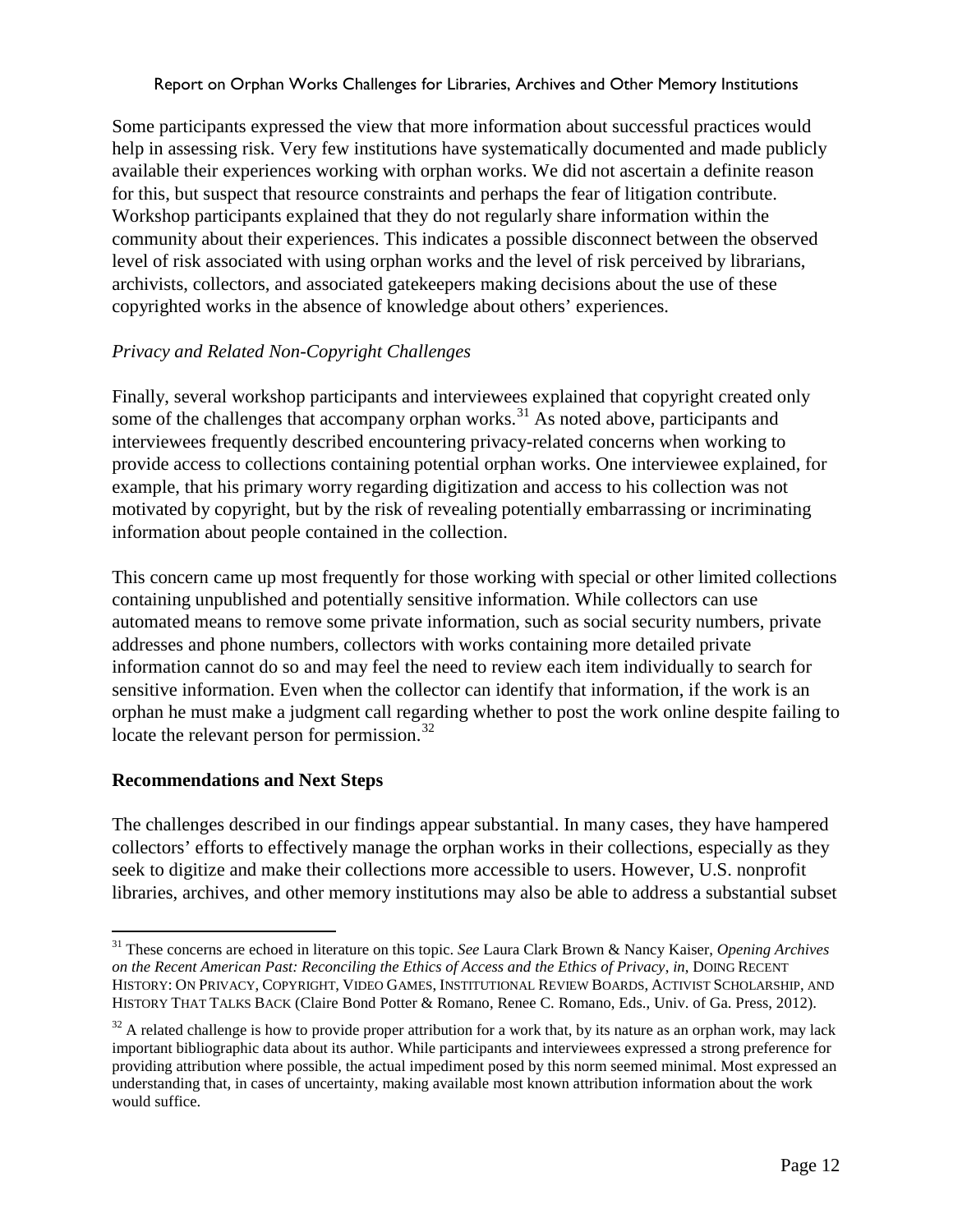of the challenges noted above without drastic changes in the law and without expensive research programs. Indeed, as explained above, the law may already allow for many uses of orphan works under the existing doctrine of fair use.

Fair use itself is a complex copyright issue that user communities confront on a regular basis. In recent years some communities—including documentary filmmakers, media educators, journalists, as well as some collectors—have reduced the uncertainty surrounding fair use by employing an innovative, and now well-tested, method developed by Peter Jaszi and Patricia Aufderheide for developing norms—"best practices"—related to complex copyright questions. The method relies on extensive input from the members of the practice community who are tasked with answering those questions in their daily activities.<sup>[33](#page-13-0)</sup> Because they grew out of this community-based methodology, in each case the best practices have been widely adopted and used by community members to address the copyright issues that they face on a regular basis. Libraries in particular have benefited from this methodology through the development of the Association of Research Libraries' *Code of Best Practices in Fair Use for Academic and Research Libraries*. [34](#page-13-1)

Based on the research we undertook for this Report and the experience of a variety of user communities with the best practices approach, we think that memory institutions themselves likely can meet some orphan works challenges in two ways: first, by employing a similar "best practices" methodology to develop an organized framework for dealing with orphan works, agreed upon by members of the community; and second, by working to share information about risk management, search techniques, related issues on an ongoing basis. A best practices framework could alleviate the prevailing uncertainty regarding uses of orphan works, both by creating consensus reasonable best practices and by clarifying the legal justification for the use of orphan works. A best practices guide could thus help individual collections make reasonable decisions and also alleviate concerns raised by gatekeepers who have little experience evaluating the legal issues related to orphan works. Ongoing information-sharing and communication could help the community implement reasonable approaches and adjust to changing circumstances over time.

With that in mind, we suggest the following next steps:

• Development of best practices to help guide and empower digitizing institutions that seek to make good faith efforts in using orphan works. This should include best practices for topics including identifying when a search is desirable, the form that a search should take in various circumstances, the role of ancillary considerations (including privacy) in

<span id="page-13-0"></span><sup>&</sup>lt;sup>33</sup> Documentary film makers, poets, open courseware providers, K-12 media literacy teachers, dance archivists, and cinema and communications scholars have all developed best practices documents of this kind. For reports from each best practices initiative, see *Fair Use Codes & Best Practices*, AM. UNIV. CTR. FOR SOCIAL MEDIA, <http://www.centerforsocialmedia.org/fair-use/best-practices/fair-use-codes-best-practices> (last visited Jan. 5, 2013).

<span id="page-13-1"></span><sup>34</sup> ASSOC. RES. LIBR., CODE OF BEST PRACTICES FOR FAIR USE IN ACADEMIC AND RESEARCH LIBRARIES (2012), *available at* [http://www.arl.org/bm~doc/code-of-best-practices-fair-use.pdf.](http://www.arl.org/bm~doc/code-of-best-practices-fair-use.pdf)